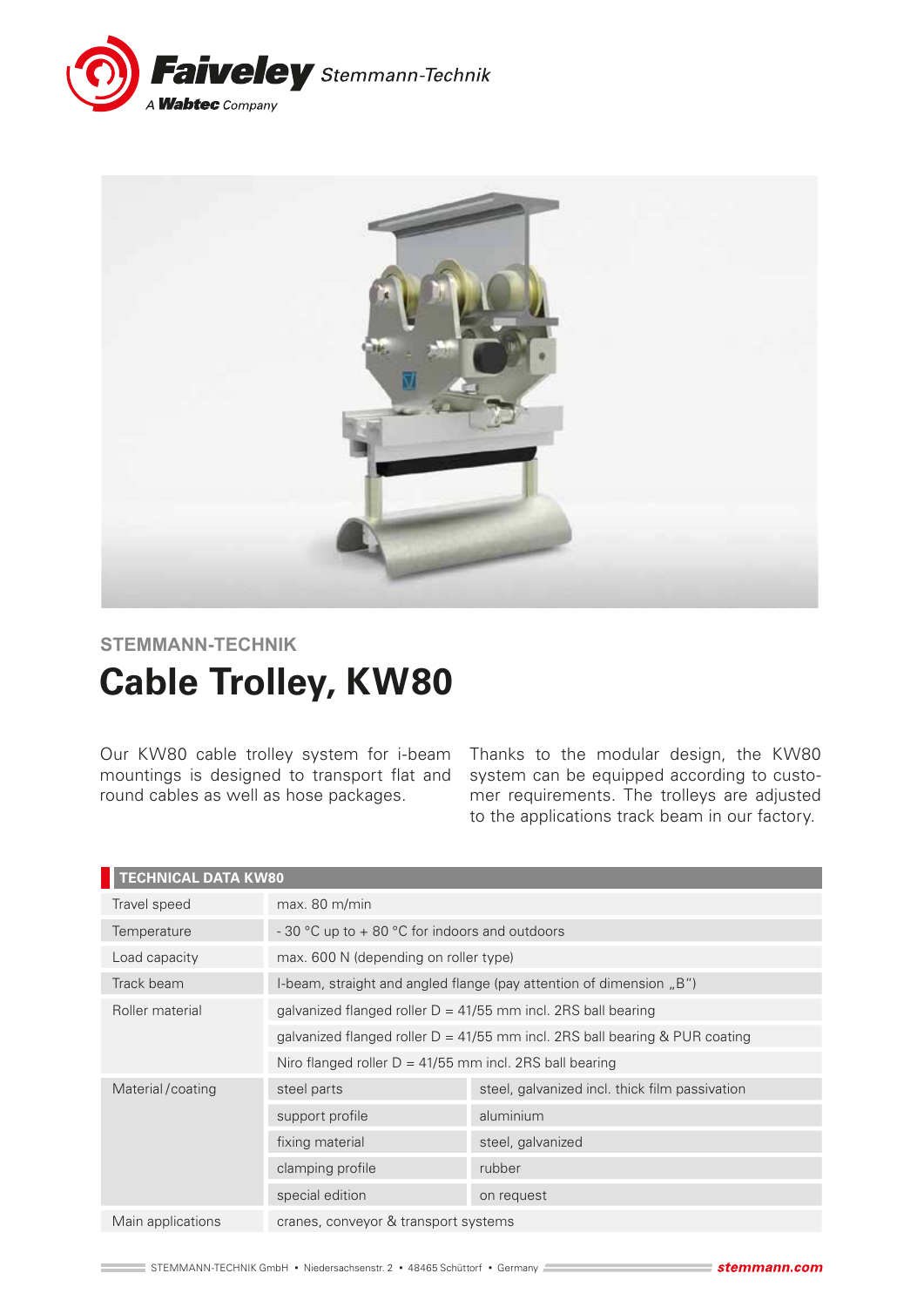

| $\left( 2\right)$<br>$\bf (3)$<br>$\overline{1}$<br>$(\mathbf{8})$<br>$\left( 6\right)$<br>$\left( 7\right)$ | $\left( 5\right)$ |
|--------------------------------------------------------------------------------------------------------------|-------------------|
| <b>KW80 COMPONENTS</b>                                                                                       |                   |
|                                                                                                              |                   |
| 1 Lateral part                                                                                               |                   |
| TYPE A, incl. flanged rollers and buffer                                                                     |                   |
| TYPE B, incl. flanged rollers, buffer and galvanized counter roller $D = 33$ mm                              |                   |
| TYPE C, incl. flanged rollers, buffer, galvanized counter roller $D = 33$ mm and steel rope fixing           |                   |
| Aluminium support profile<br>$\mathbf{2}$                                                                    |                   |
| (3) Towing rope fixing                                                                                       |                   |
| 4) Flanged rollers for straight and angled flange                                                            |                   |
| TYPE A, galvanized flanged rollers $D = 41/55$ mm incl. 2RS ball bearing                                     |                   |
| TYPE B, galvanized flanged rollers D = 41/55 mm incl. 2RS ball bearing & PUR coating                         |                   |
| TYPE C, niro flanged rollers $D = 41/55$ mm incl. 2RS ball bearing<br>$\overline{5}$                         |                   |
| Brush set<br><b>Buffer</b><br>6                                                                              |                   |
| $\left( 7\right)$<br>Supports                                                                                |                   |
| Basic size widths, 60 mm / 100 mm / 150 mm                                                                   |                   |
| Support radii, 50 mm / 70 mm / 100 mm                                                                        |                   |
| Support widths, 98 mm / 140 mm / 190 mm                                                                      |                   |
| Counter roller<br>(8)                                                                                        |                   |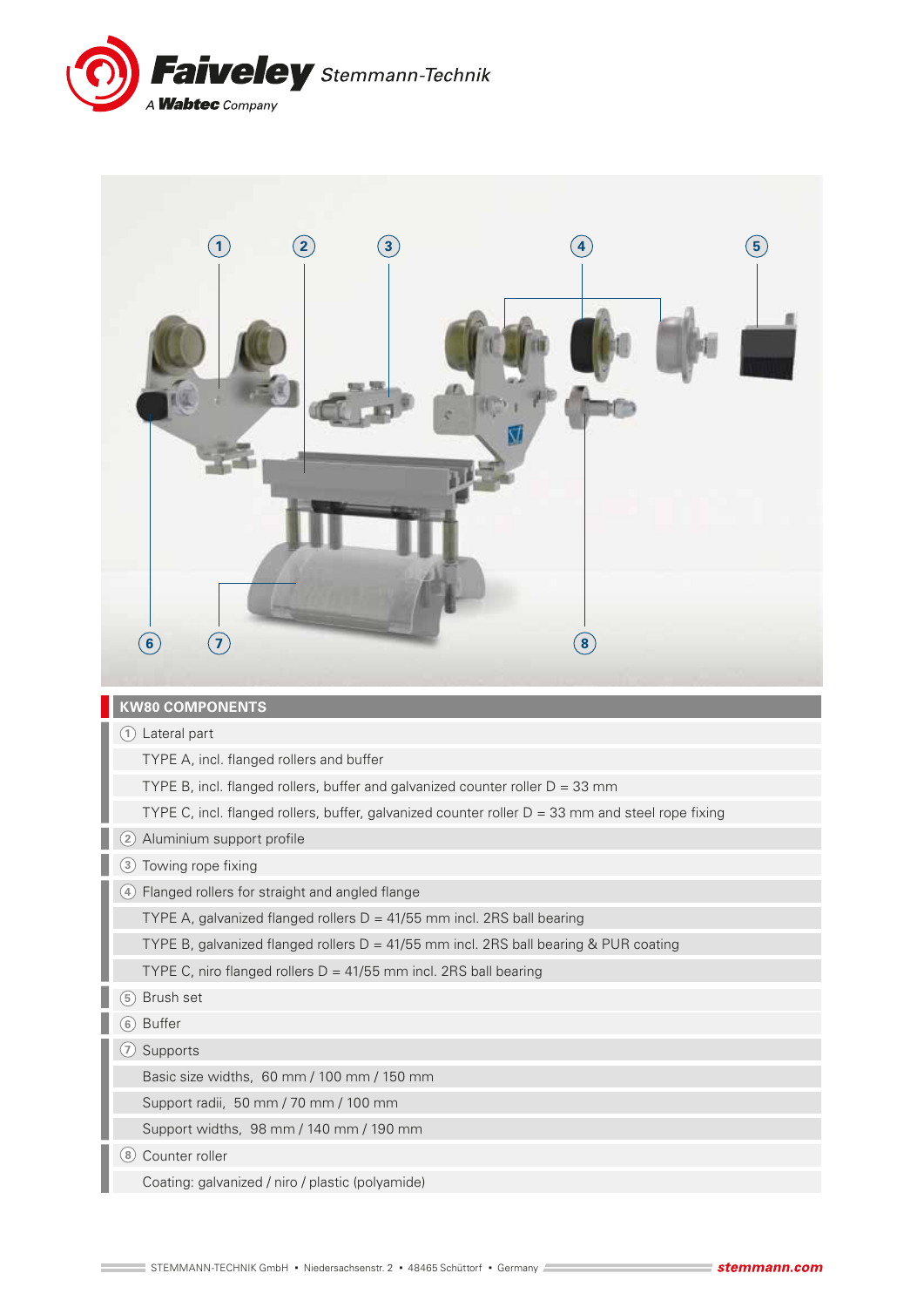







g.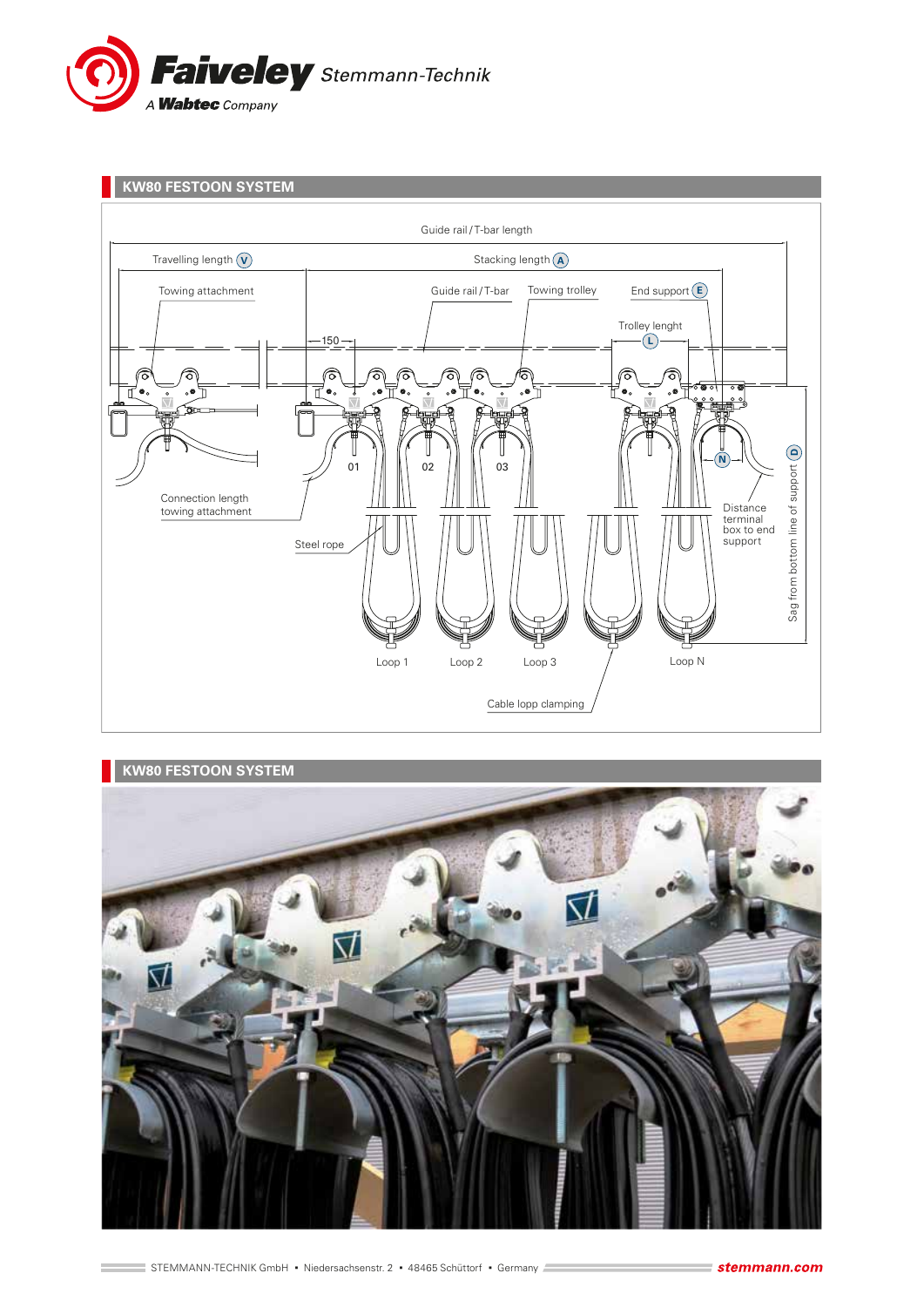

| <b>KW80 FESTOON SYSTEM SET UP</b>                                                                                                                                                                                                                                                                                                                                                    |                      |                                   |                    |  |  |
|--------------------------------------------------------------------------------------------------------------------------------------------------------------------------------------------------------------------------------------------------------------------------------------------------------------------------------------------------------------------------------------|----------------------|-----------------------------------|--------------------|--|--|
| $L =$ Trolley length                                                                                                                                                                                                                                                                                                                                                                 |                      | $V =$ Travelling length           |                    |  |  |
| $W =$ Number of trolleys                                                                                                                                                                                                                                                                                                                                                             |                      | $D = Sag$                         |                    |  |  |
| $A =$ Stacking length                                                                                                                                                                                                                                                                                                                                                                |                      | $f =$ Length plus-factor          |                    |  |  |
| <b>CALCULATING THE TRACK LENGTH</b>                                                                                                                                                                                                                                                                                                                                                  |                      |                                   |                    |  |  |
| Travelling length $\mathbb{V}$ + stacking length $\mathbb{A}$ + 1% plus-factor                                                                                                                                                                                                                                                                                                       |                      |                                   |                    |  |  |
| <b>CALCULATING THE STACKING LENGTH</b>                                                                                                                                                                                                                                                                                                                                               |                      |                                   |                    |  |  |
| Stacking length $\textcircled{A}$ = Number of trolleys $\textcircled{w}$ x Trolley length $\textcircled{L}$ + end support $\textcircled{E}$ + 150 mm                                                                                                                                                                                                                                 |                      |                                   |                    |  |  |
| Note: For measurement $\epsilon$ please refer to the table on page 8.                                                                                                                                                                                                                                                                                                                |                      |                                   |                    |  |  |
| <b>CALCULATING THE NUMBER OF TROLLEYS</b>                                                                                                                                                                                                                                                                                                                                            |                      |                                   |                    |  |  |
| $\omega = \frac{f \times \omega}{2 \times \omega}$<br>Calculation formula:                                                                                                                                                                                                                                                                                                           |                      | Always round up the result value. |                    |  |  |
| <b>CALCULATING THE LENGTH PLUS-FACTOR "f"</b>                                                                                                                                                                                                                                                                                                                                        |                      |                                   |                    |  |  |
| Travelling length (v)                                                                                                                                                                                                                                                                                                                                                                | Sag $\odot$          |                                   | Length plus-factor |  |  |
| $< 50$ m/min                                                                                                                                                                                                                                                                                                                                                                         | $< 1,25$ m           |                                   | $f = 1,15$         |  |  |
| $< 50$ m/min                                                                                                                                                                                                                                                                                                                                                                         | $> 1,25 \, \text{m}$ |                                   | $f = 1,1$          |  |  |
| $> 50$ m/min                                                                                                                                                                                                                                                                                                                                                                         | $< 1,25$ m           |                                   | $f = 1,2$          |  |  |
| $> 50$ m/min                                                                                                                                                                                                                                                                                                                                                                         | $> 1,25 \, \text{m}$ |                                   | $f = 1,15$         |  |  |
| <b>CALCULATING THE TROLLEY LENGTH "f"</b>                                                                                                                                                                                                                                                                                                                                            |                      |                                   |                    |  |  |
| To calculate the trolley length $\mathbb{L}$ you need to know the minimum bending radiuses $\mathbb{R}$ of the used cables.<br>The biggest bending radius determines the support radius. For those measurements please refer to the<br>manufacturer information of the cables. You can then determine the trolley length on basis of the<br>support radius from the table on page 5! |                      |                                   |                    |  |  |
| <b>NUMBER OF CARRYING ELEMENTS</b>                                                                                                                                                                                                                                                                                                                                                   |                      |                                   |                    |  |  |
| A cable festoon system consists of                                                                                                                                                                                                                                                                                                                                                   |                      | End support                       |                    |  |  |
|                                                                                                                                                                                                                                                                                                                                                                                      |                      | Number of trolleys                |                    |  |  |
|                                                                                                                                                                                                                                                                                                                                                                                      |                      | Towing trolley                    |                    |  |  |
| - Every festoon systems contains an end support.<br>Note:<br>- Calculating the number of cable trolleys as described above.<br>- If no towing trolley is required; the number of cable trolleys is increasing in accordance.                                                                                                                                                         |                      |                                   |                    |  |  |
| <b>CALCULATING THE CABLE LOOP MOUNTING</b>                                                                                                                                                                                                                                                                                                                                           |                      |                                   |                    |  |  |
| Number of loops = $(w) + 1$                                                                                                                                                                                                                                                                                                                                                          |                      |                                   |                    |  |  |
| The suitable cable clamp, in reference to the cable package,<br>Note:<br>can be taken from the table on page 9.                                                                                                                                                                                                                                                                      |                      |                                   |                    |  |  |
| <b>TOWING ROPE</b>                                                                                                                                                                                                                                                                                                                                                                   |                      |                                   |                    |  |  |
| For speeds > 50 m/min, travelling length > 30 and weight load > 450 N/cable trolley<br>we recommend to use steel ropes to relieve the cable package!                                                                                                                                                                                                                                 |                      |                                   |                    |  |  |
| <b>NOTES</b>                                                                                                                                                                                                                                                                                                                                                                         |                      |                                   |                    |  |  |
|                                                                                                                                                                                                                                                                                                                                                                                      |                      |                                   |                    |  |  |
|                                                                                                                                                                                                                                                                                                                                                                                      |                      |                                   |                    |  |  |
|                                                                                                                                                                                                                                                                                                                                                                                      |                      |                                   |                    |  |  |
|                                                                                                                                                                                                                                                                                                                                                                                      |                      |                                   |                    |  |  |
|                                                                                                                                                                                                                                                                                                                                                                                      |                      |                                   |                    |  |  |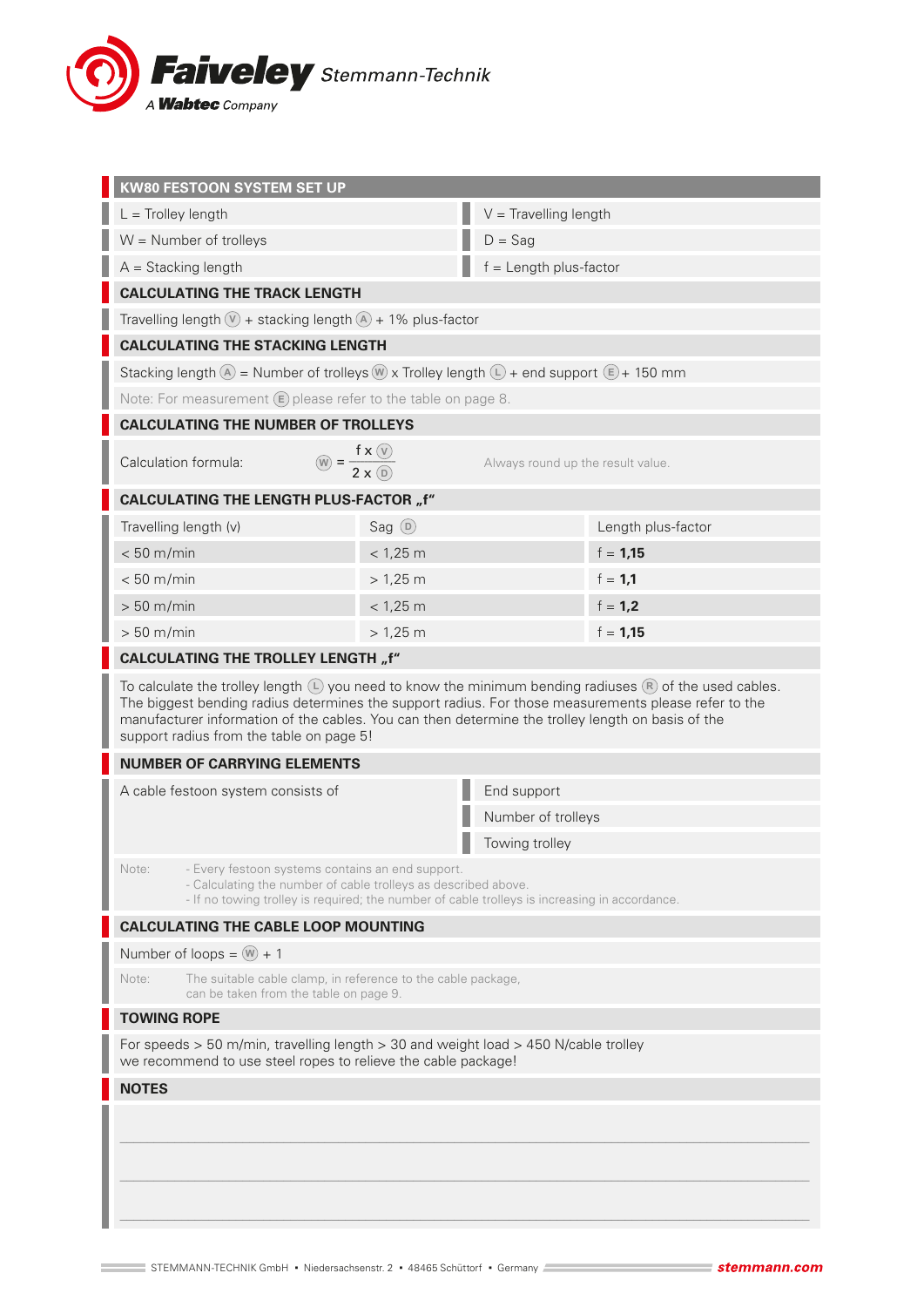

**KW80 CABLE TROLLEY** matematika mengenai pada yang berakhasil  $B'' = \text{max. } 170$ **L B L1** 中 € 185 **H** Ð fixing point towing rope ᆏℾ 35 / 60 cable support set KW80 (additional item) ┿┿ **R** nominal dimension **N** The cable trolleys can be equiped with the listed support raduses. 60 /100 /150 The cable supports are not included in the scope of delivery - please order seperately. towing Art. No. support radius  $\overline{R}$  counter rollermax. towing<br>attachement type **R L L1 H**roller version clamp height 6602833 A 6602834 B 1 6602835 C  $(R) = 50$ 180 90 124 35 ( $(R) = 50$ ) **R R** 6602836 A 6602837 B 2 6602838 C 6602842 A 6602843 B 1 6602844 C 60 ( $(R) = 50$ ) 230 140 124  $(R) = 50$  up to 70  $6602845$  A  $35 (R) = 70$ 6602846 B 2 6602847 C 6602851 A 6602852 B 1 6602853 C 60 ( $(R) = 70$ )

 $(R) = 70$  up to 100

6602854 A

6602856 C

6602855 B 2

 $35 ((R) = 100)$ 

280 190 134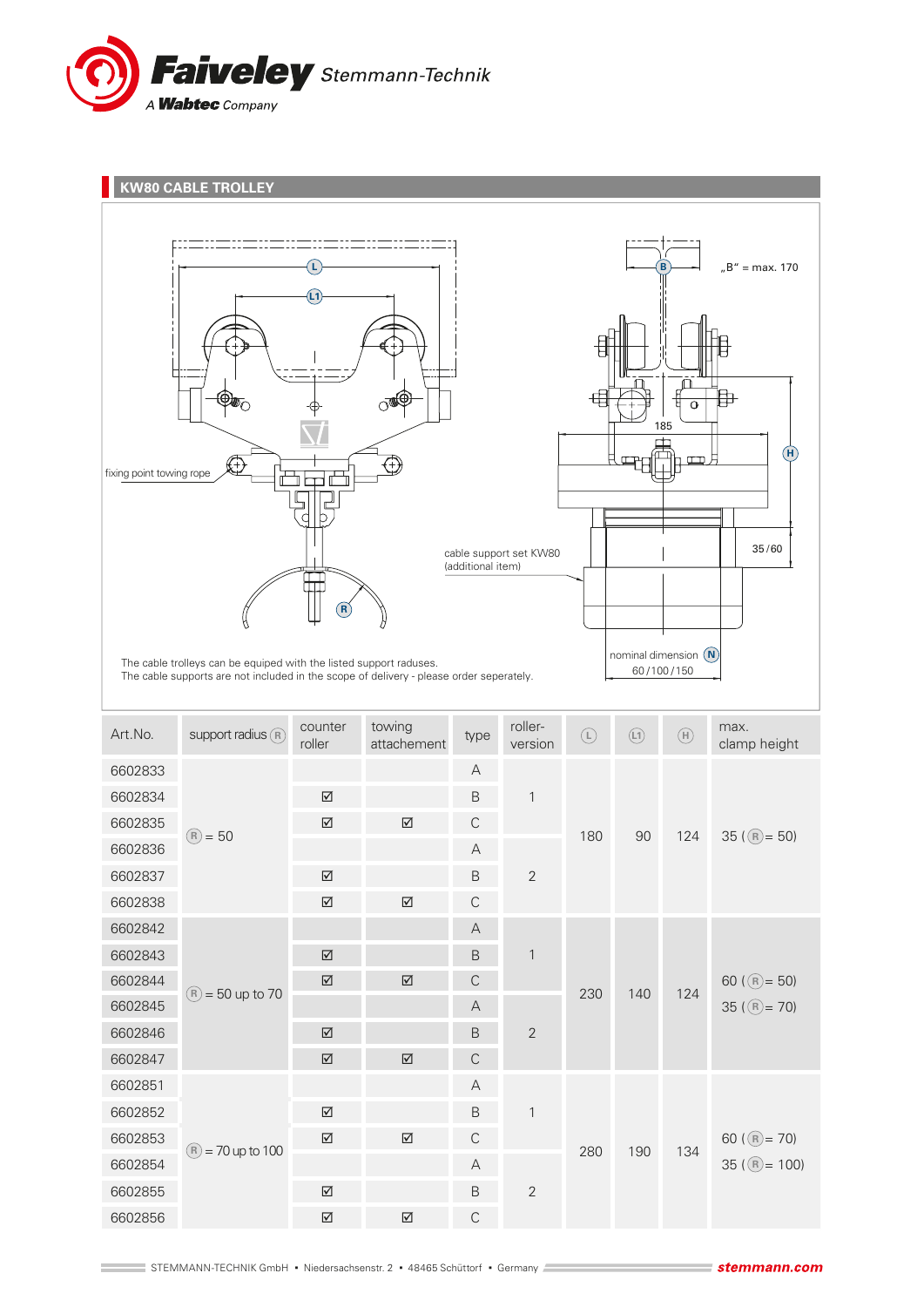

| <b>KW80 CABLE SUPPORT SET</b> |                       |                          |               |  |  |
|-------------------------------|-----------------------|--------------------------|---------------|--|--|
| Art.-No.                      | carrier radius<br>(R) | nominal dimension<br>(N) | carrier width |  |  |
| 6602873                       | 50 mm                 | 60 mm                    | 98 mm         |  |  |
| 6602874                       | 50 mm                 | 100 mm                   | 140 mm        |  |  |
| 6602875                       | 50 mm                 | 150 mm                   | 190 mm        |  |  |
| 6602876                       | 70 mm                 | 60 mm                    | 98 mm         |  |  |
| 6602877                       | 70 mm                 | 100 mm                   | 140 mm        |  |  |
| 6602878                       | 70 mm                 | 150 mm                   | 190 mm        |  |  |
| 6602879                       | 100 mm                | 60 mm                    | 98 mm         |  |  |
| 6602880                       | 100 mm                | 100 mm                   | 140 mm        |  |  |
| 6602881                       | 100 mm                | 150 mm                   | 190 mm        |  |  |









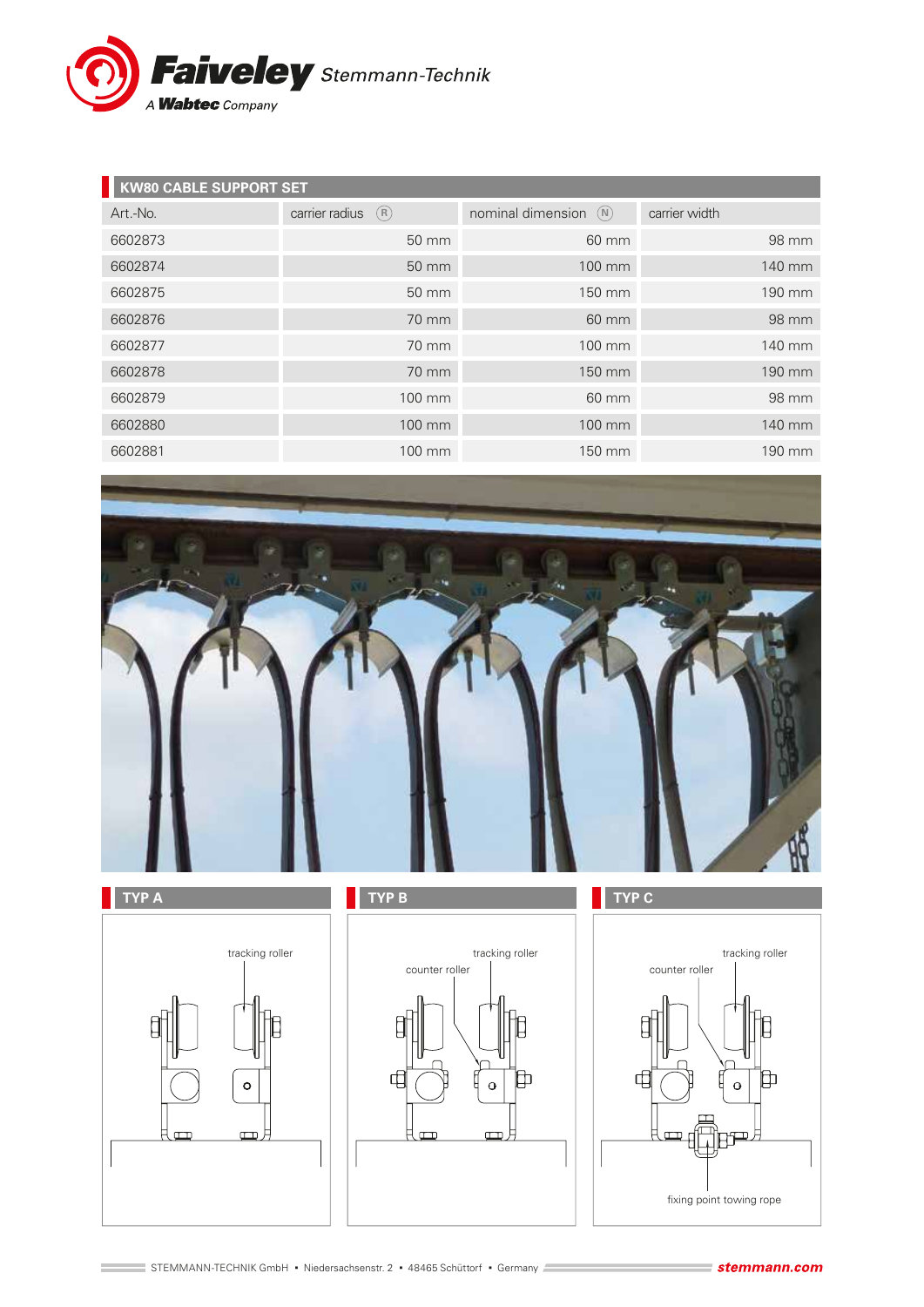





2

1

2

1

2

STEMMANN-TECHNIK GmbH · Niedersachsenstr. 2 · 48465 Schüttorf · Germany

6602850  **C** 

6602859 C 6602860 B

6602861 C 6602862 B

6602864 B

6602865 C

 $\boxtimes$  B

C

 $(R) = 50$  bis 70

= 70 bis 100 **R**

6602858

6602863

 $35 (R) = 100$ 

 $35 ((R) = 70)$ 

230 140 124 60 ( $(R) = 50$ )

280 190 134 60 ( $(R) = 70$ )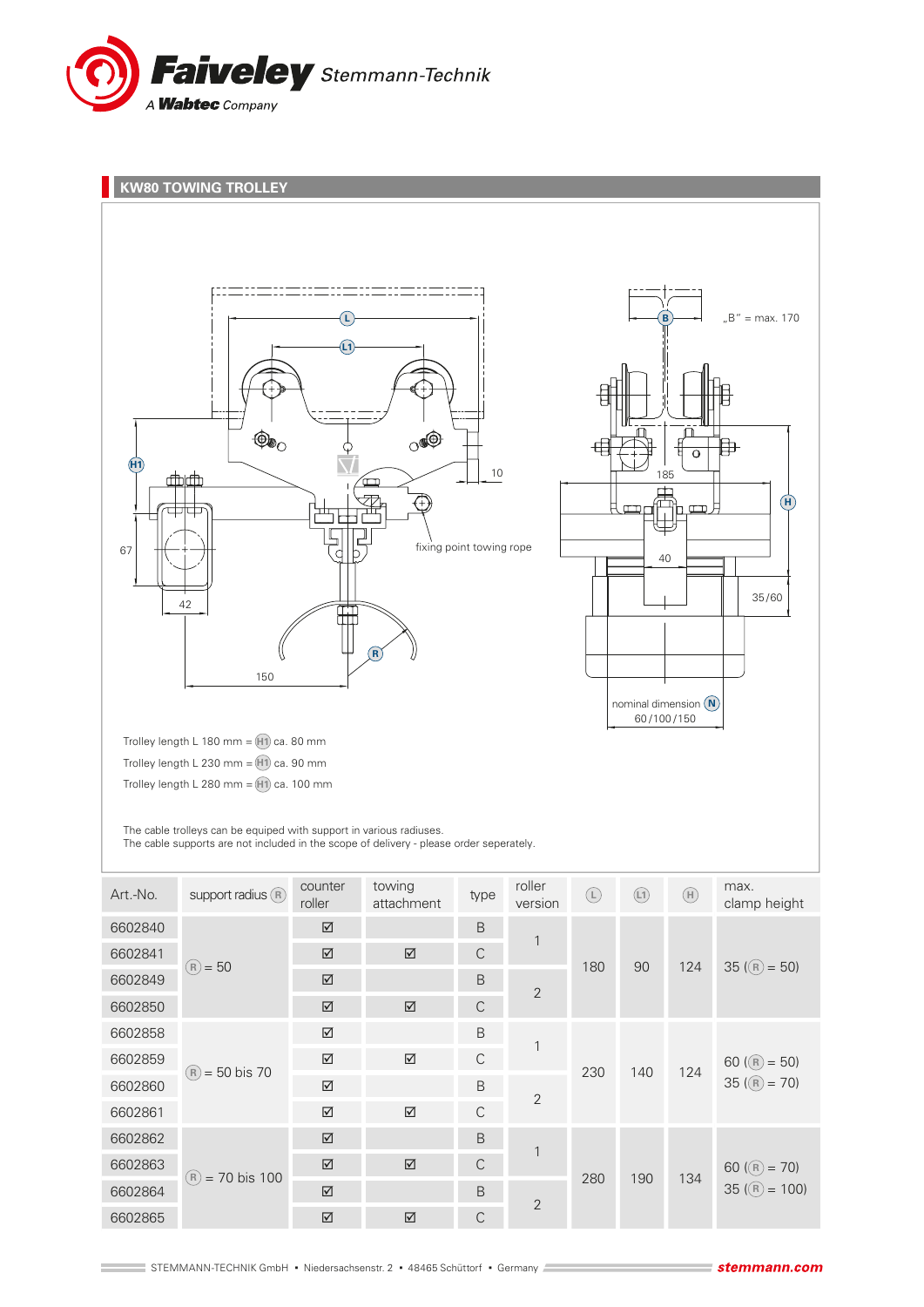



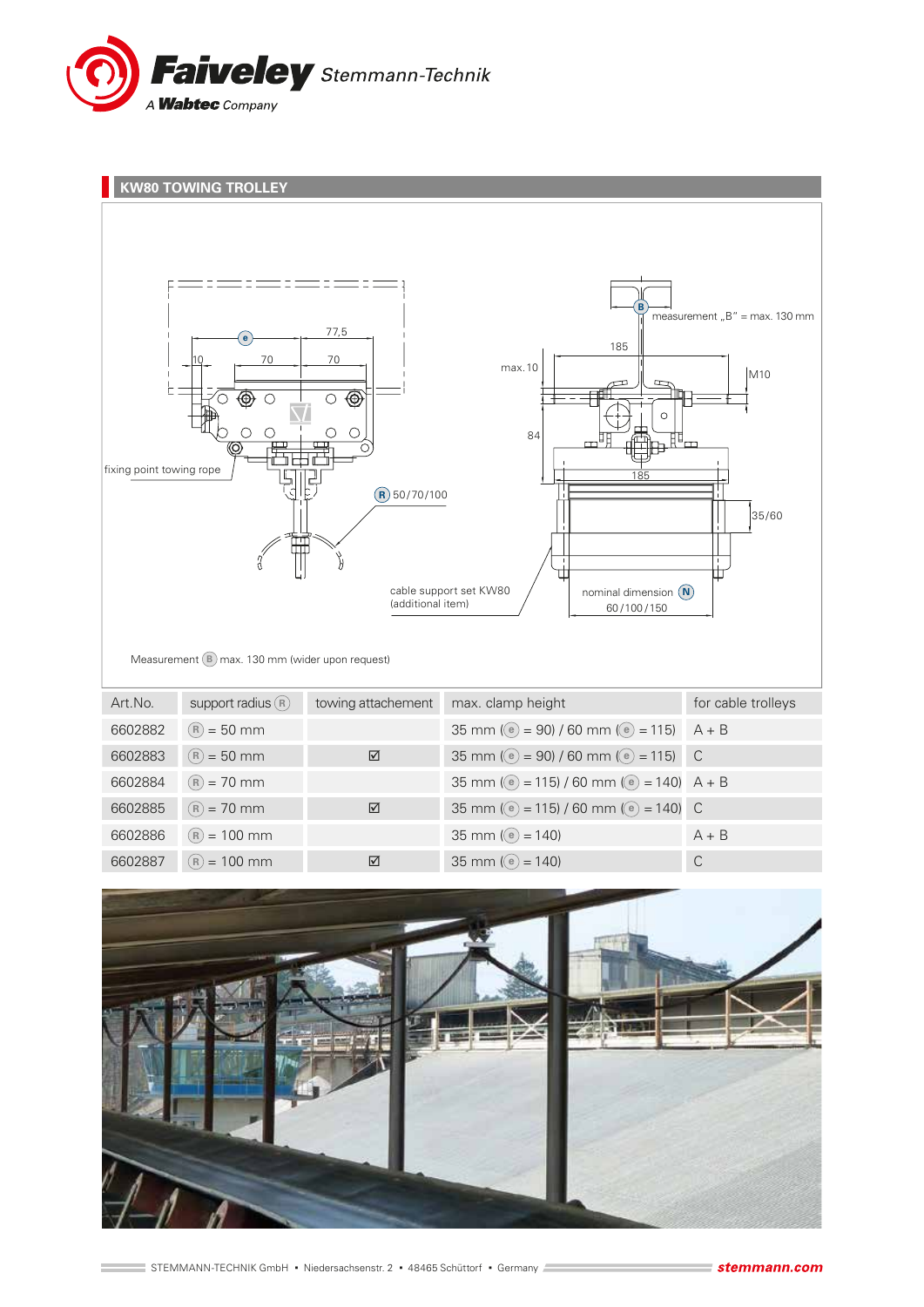



#### Length upon request.

The steel rope and thimble are galvanized by standard. Stainless steel- or nylon ropes are available upon request.



## **DATA CABLE SUPPORT**

Cable clamp for round cables upon request.